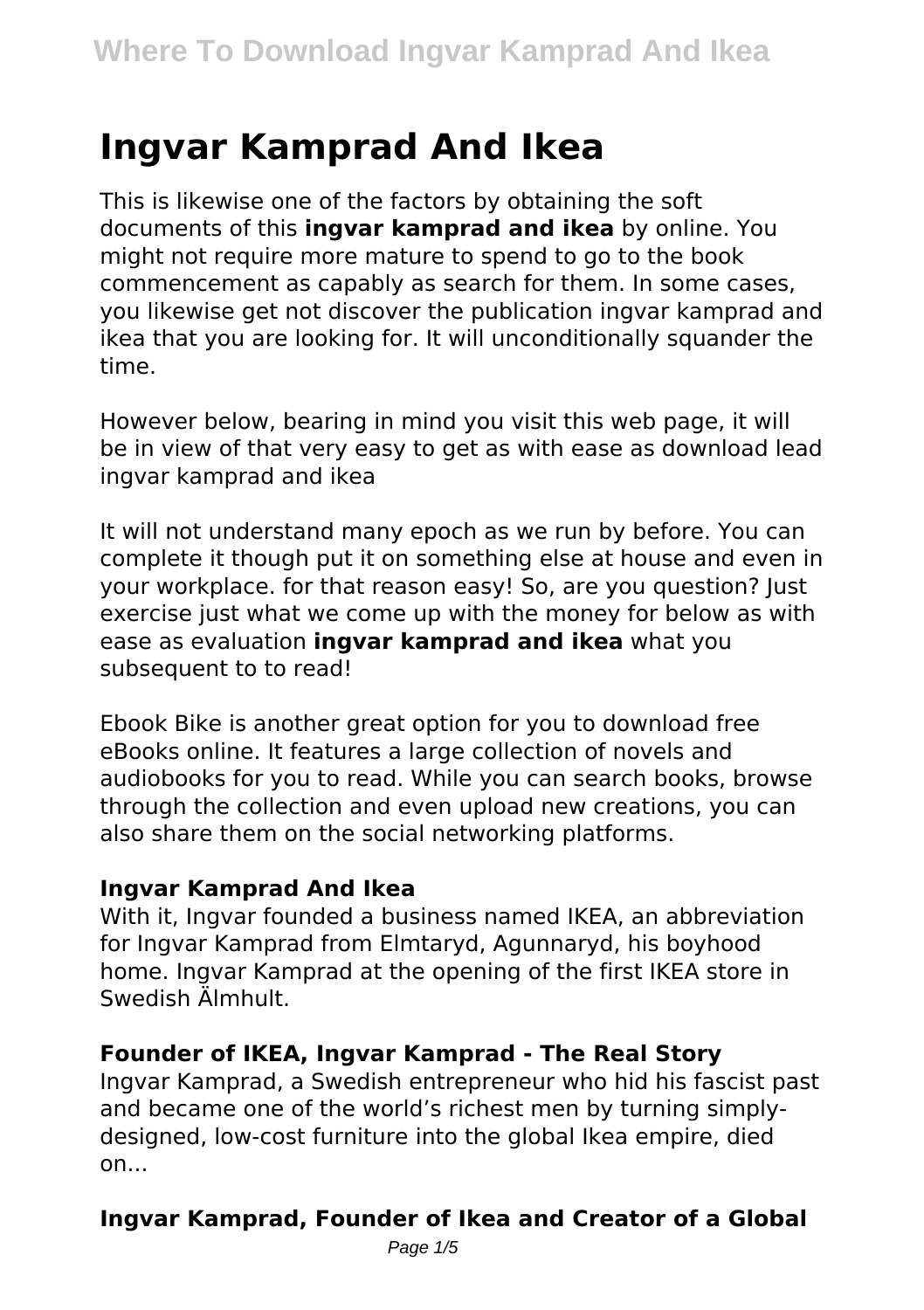**...**

Feodor Ingvar Kamprad (Swedish: ['řnːvar 'kǎmːprad] (listen); 30 March 1926 – 27 January 2018) was a Swedish billionaire business magnate best known for founding IKEA, a multinational retail company specialising in furniture. He lived in Switzerland from 1976 to 2014.

# **Ingvar Kamprad - Wikipedia**

In 1947, Kamprad introduced furniture into the IKEA product line. The use of local manufacturers allowed him to keep his costs down. The furniture was a hit, and in 1951, Kamprad decided to discontinue all other product lines and focus on furniture. In 1953, the first IKEA showroom opened.

# **Ingvar Kamprad: How IKEA's Founder Became a Billionaire**

Traces IKEA's growth from a tiny mail order business to the world's largest furniture dealership. Describes the innovative strategic and organizational changes Kamprad made to achieve success. In particular, focuses on his unique vision and values and the way they have become institutionalized as IKEA's binding corporate culture.

# **Ingvar Kamprad and IKEA - Case - Harvard Business School**

Ingvar Kamprad is known for his wealth and frugal tastes The founder of the Ikea furniture chain, Ingvar Kamprad, is facing further questions about his Nazi past following claims in a new book....

# **Ikea founder Ingvar Kamprad's Nazi ties 'went deeper ...**

In this success story, we are going to share Ingvar Kamprad biography, a Swedish entrepreneur, billionaire and was considered one of the richest men in the world. He is the founder of IKEA, a network of furniture stores with affordable prices.

# **Ingvar Kamprad Biography: Success Story of IKEA Founder ...**

Ingvar Kamprad, (born March 30, 1926, Småland province, Sweden—died January 27, 2018, Småland), Swedish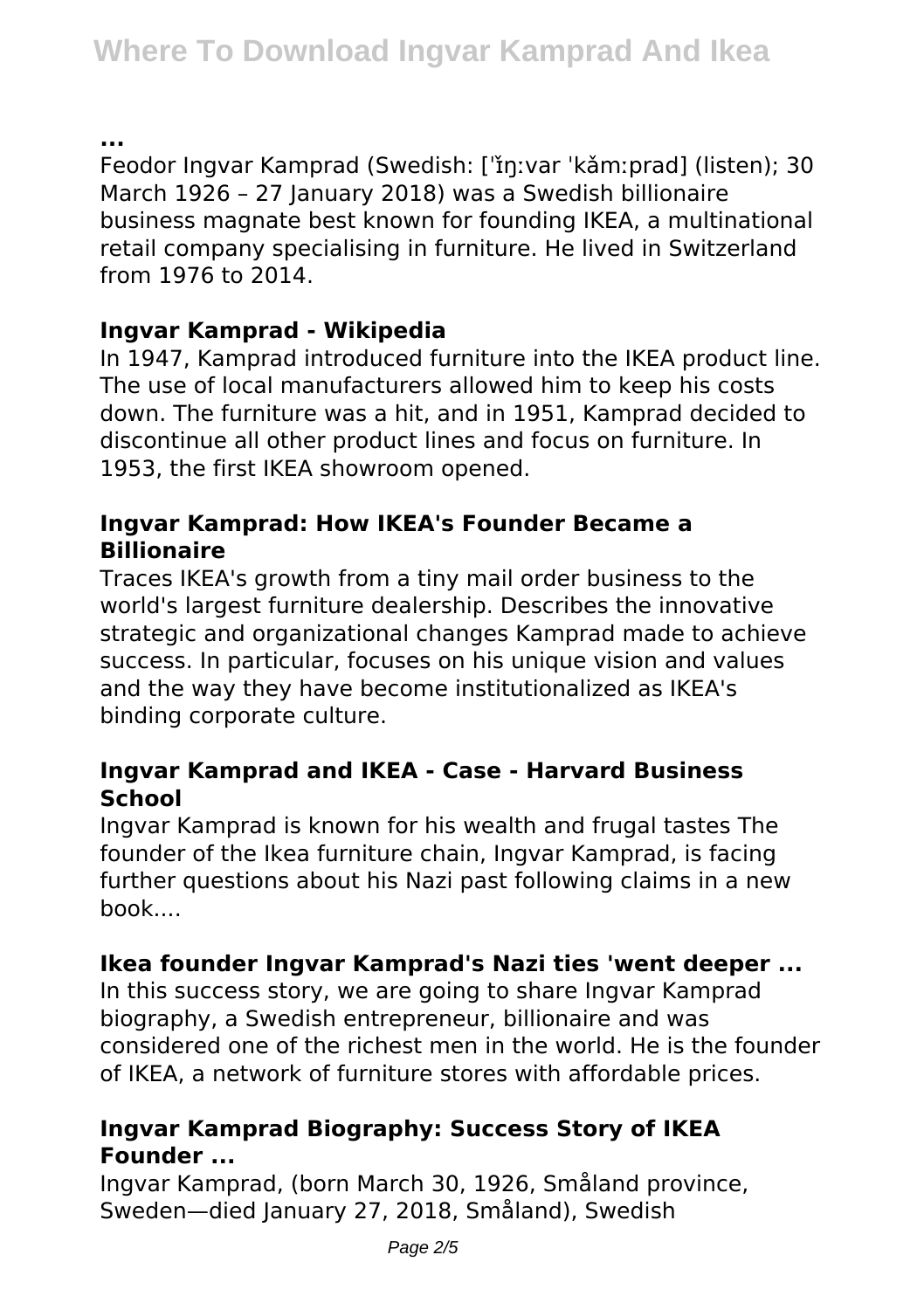entrepreneur who in 1943 founded IKEA, the world's largest furniture retailer in the early 21st century. Kamprad displayed entrepreneurial skills as a boy when he began selling matches to neighbours.

## **Ingvar Kamprad | Biography, IKEA, & Facts | Britannica**

Ingvar Kamprad founded IKEA at the age of 17 in 1943 and sold household items such as pens, wallets and picture frames. Småland, the landscape where Ingvar grew up, was stony and rough. At that time, many inhabitants had to make ends meet with few resources

#### **The story of IKEA - IKEA**

IKEA has been the world's largest furniture retailer since at least 2008 thanks to Kamprad's excellent leadership and clear business values. Ingvar Kamprad passed away at the age of 91 on 27 January 2018. He was regarded as one of the richest men in the world at the time of his death.

## **37 Ingvar Kamprad Quotes - founder of IKEA | Succeed Feed**

So, the IKEA name was born using Ingvar Kamprad's initials plus Elmtaryd, the family farm, and Agunnaryd, the farm's parish in Småland. But the 17-year-old IKEA founder didn't sell furniture – yet. This tiny shed in Sweden is where Ingvar stored his first lot of IKEA packages. An experiment that improved lives

#### **From child entrepreneur to IKEA founder**

Swede Ingvar Kamprad was one with literally no support and later on joined the list of the richest people in the world. Ingvar is the founder of the furniture company, IKEA. Setting up IKEA and representing his country on the global stage, Ingvar Kamprad's journey is inspirational and mind numbing!

## **Ingvar Kamprad Biography: The IKEA Founder's Rags-To ...**

IKEA's founder, Ingvar Kamprad, who died January 27 at the age of 91, leaves behind a legacy that extends beyond his business. His business in itself would be enough: a global chain of some 379 stores that sells upward of US\$40 billion a year in low-cost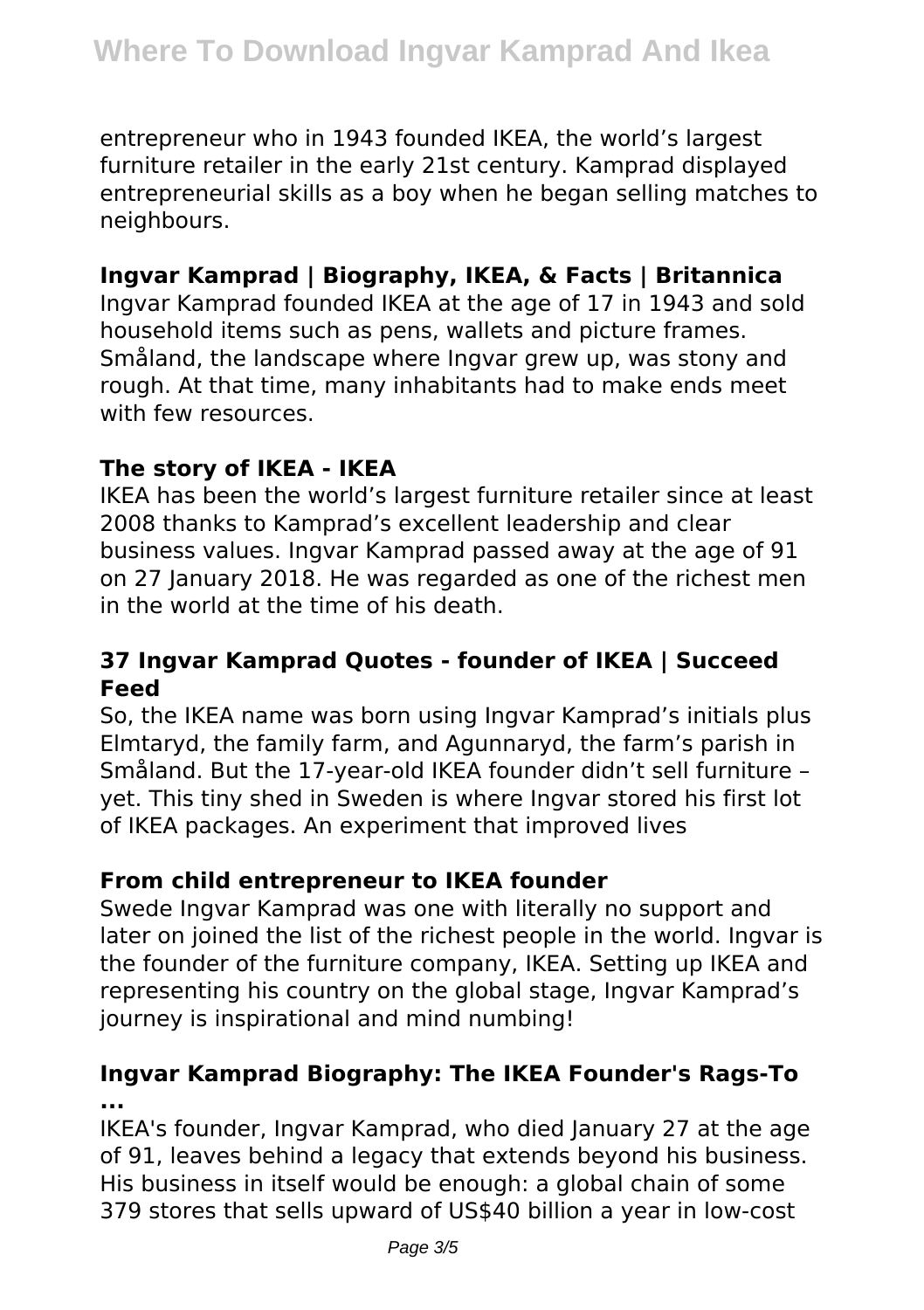domestic furnishings and dominates the household furniture category worldwide.

## **The legacy of IKEA founder Ingvar Kamprad**

Leading by Design is really, of course, the story of Ingvar Kamprad, the Swedish furniture retailer who turned Ikea into a company that now has 41,000 workers at 150 stores in 30 countries who annually distribute 100 million catalogs and sell \$6.25 billion in goods. And what a story it is.

# **Leading By Design: The Ikea Story: Ingvar Kamprad, Bertil ...**

Founded in Sweden in 1943 by 17-year-old Ingvar Kamprad, IKEA has been the world's largest furniture retailer since 2008. According to the Bloomberg Billionaires Index, as of January 2018, Kamprad was the eighth richest person in the world, with an estimated net worth of US\$58.7 billion.

## **IKEA - Wikipedia**

About IKEA. IKEA offers well-designed, functional and affordable, high-quality home furnishing products made with care for people and the environment. There are several companies with different owners working under the IKEA Brand, all sharing the same vision: to create a better everyday life for the many people. IKEA was founded in Sweden in 1943.

# **Inter IKEA Group | Newsroom : Ingvar Kamprad**

On the basis of information provided concerning Ingvar Kamprad and IKEA, the organizational theory underlying IKEA will be identified. Associated behavioral problems with IKEA's development will also be discussed. Questions were formulated and are addressed in order to more fully delineate IKEA's organizational strategy and development.

## **Ingvar Kamprad and IKEA case study Management - Essay ...**

Traces IKEA's growth from a tiny mail order business to the world's largest furniture dealership. Describes the innovative strategic and organizational changes Kamprad made to achieve success. In particular, focuses on his unique vision and values